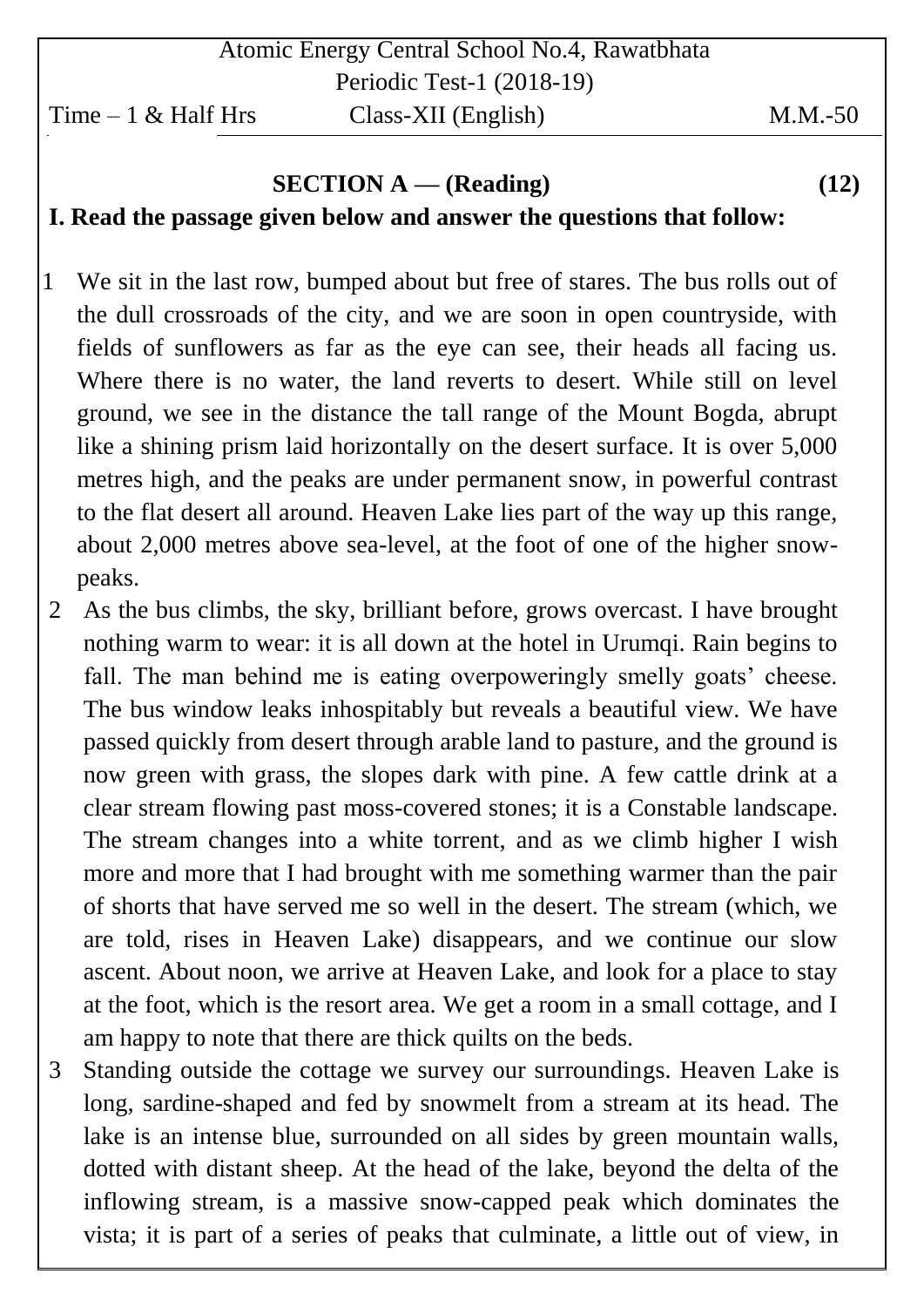Mount Bogda itself.

- 4 For those who live in the resort, there is a small mess-hall by the shore. We eat here sometimes, and sometimes buy food from the vendors outside, who sell kabab and naan until the last buses leave. The kababs, cooked on skewers over charcoal braziers, are particularly good; highly spiced and well-done. Horse's milk is available too from the local Kazakh herdsmen, but I decline this. I am so affected by the cold that Mr. Cao, the relaxed young man who runs the mess, lends me a spare pair of trousers, several sizes too large but more than comfortable. Once I am warm again, I feel a pre-dinner spurt of energy — dinner will be long in coming — and I ask him whether the lake is good for swimming in.
- 5 "Swimming?" Mr. Cao says. "You aren't thinking of swimming, are you?"
- 6 "I thought I might," I confess. "What's the water like?"
- 7 He doesn't answer me immediately, turning instead to examine some receipts with exaggerated interest. Mr. Cao, with great off-handedness, addresses the air. "People are often drowned here" he says. After a pause, he continues. "When was the last one?" This question is directed at the cook, who is preparing a tray of mantou (squat, white steamed bread rolls), and who now appears, wiping his doughy hand across his forehead. "Was it the Beijing athlete?" asks Mr. Cao.

# **On the basis of your understanding of the above passage complete the statements given below with the help of the options that follow:**

### **1X4=4**

- (a) One benefits of sitting in the last row of the bus was that
- (i) the narrator enjoyed the bumps.
- (ii) no one stared at him.
- (iii) he could see the sunflowers.
- (iv) he avoided the dullness of the city.
- (b) The narrator was travelling to
- (i) Mount Bogda.
- (ii) Heaven Lake.
- (iii) a 2,000-metre high snow-peak.
- (iv) Urumqi.
- (c) On reaching the destination the narrator felt relieved because
- (i) he had got away from the desert.
- (ii) a difficult journey had come to an end.
- (iii) he could watch the snow-peak.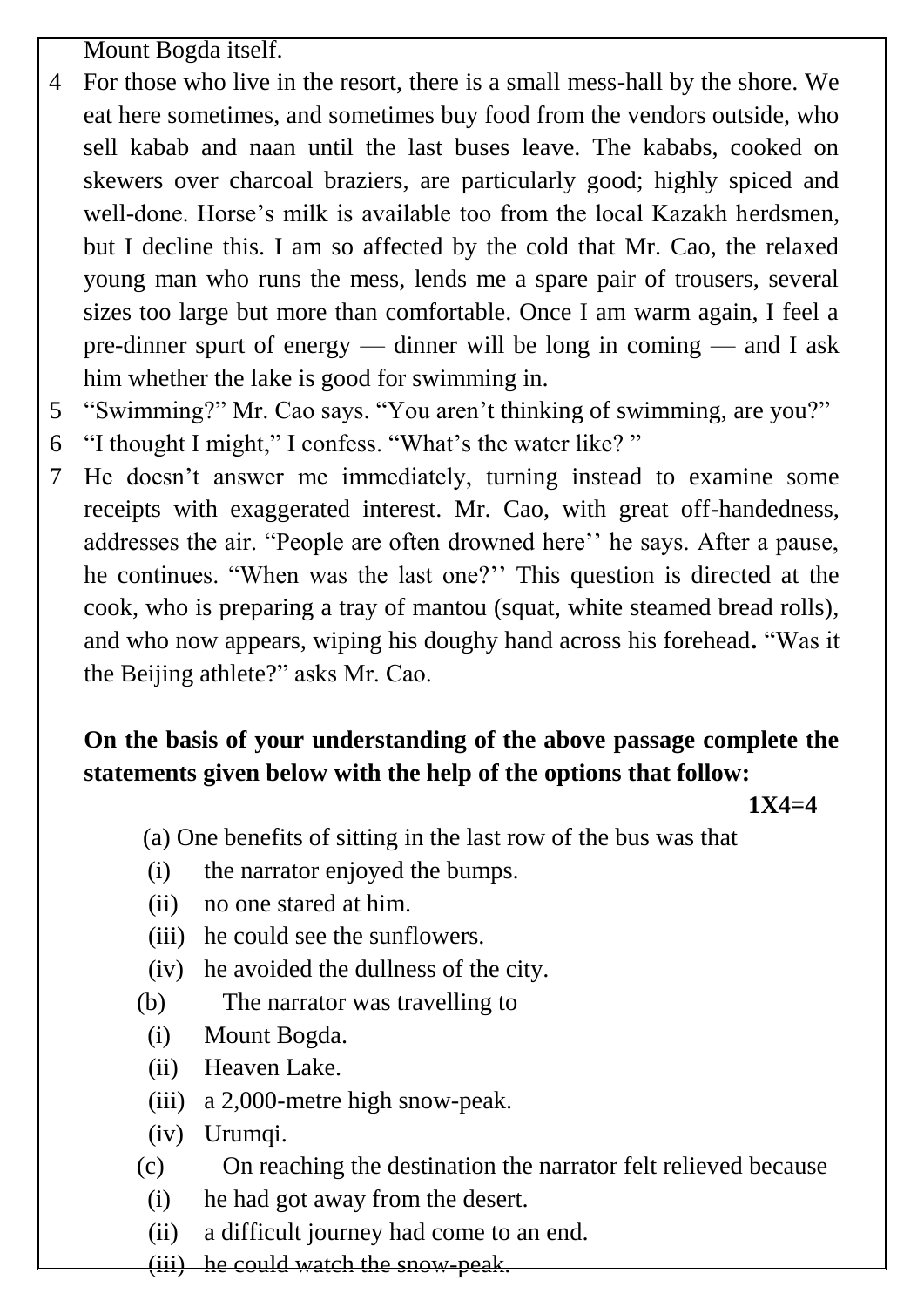(iv) there were thick quilts on the beds. (d) Mount Bogda is compared to (i) a horizontal desert surface. (ii) a shining prism. (iii) a Constable landscape. (iv) the overcast sky.

### Answer the questions given below briefly:  $1X6=6$

- (e) Which two things in the bus made the narrator feel uncomfortable ?
- (f) What made the scene look like a Constable landscape ?
- (g) What did he regret as the bus climbed higher ?
- (h) Why did the narrator like to buy food from outside ?
- (i) What is ironic about the pair of trousers lent by Mr. Cao ?
- (j) Why did Mr. Cao not like the narrator to swim in the lake ?
- (k) Find words from the passage which mean the same as the following : **1X2=2**
	- (i) sellers (Para 4)
	- (ii) increased (Para 7)

### **Section: B (Writing Skills) (10)**

**II.** You are Rohini /Roshan from 32-E, Skyline Apartments, Jawaharlal Nagar, Chandigarh. You are interested in joining Recreation Club of your society. Write a letter (in about 150 words) to the Secretary of the centre requesting about various details of the admission and other related information.

#### **OR**

You are Aditya/ Ashok Malhotra, and you reside at 55- E, Anupratap Colony, Rawatbhata. It comes to your notice that children in your locality hardly appear playing. On the contrary, you see them busy in attending extra classes and in making one or the projects. You are grieved to notice this condition of children in many other cities of the country. Write a letter about it to the Editor of The Times of India, Jaipur, Rajasthan (in about 150 words).

 **SECTION C — (Literature) (28) III. Read the extract given below and answer the questions that follow:(1x4=4)** ……………..but soon

put that thought away and looked out at young trees sprinting, the merry children spilling

out of their homes……………

a. Which thought did the poet put away?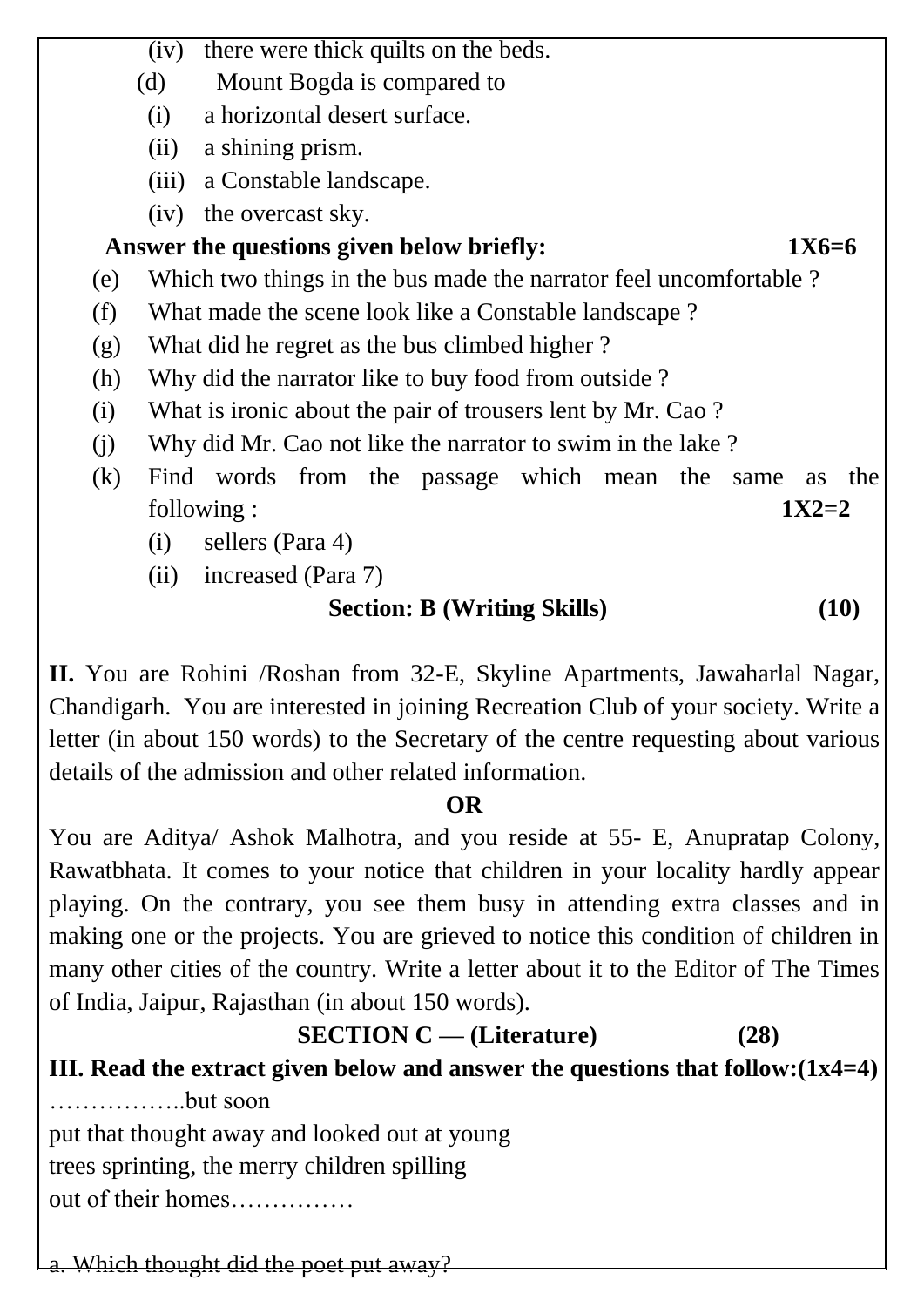b. What do the 'sprinting trees' signify?

c. What are 'the merry children spilling out of their homes', symbolic of?

d. How do you know that the joyful scene didn't help her drive away the painful thought from her mind?

# **IV. Answer Any 4 of following questions in about 30 – 40 words each. (3x4 = 12)**

1. Why does the author say that the bangle makers are caught in a vicious web?

2. What words did M Hamel write on the blackboard before dismissing the last class? What did they mean?

3. Franz thinks, "Will they make them sing in German, even the pigeons?" What does this tell us about the attitude of the Frenchmen?

4. How is Mukesh different from the other bangle makers of Firozabad?

5. Why did the Maharaja double the land tax?

6. Garbage to them is gold; why does the author say so about the ragpickers?

7. How did the Maharaja please a high ranking officer?

**V. Answer Any Two of the following questions in about 120-150 words each.** 

 $(6x2 = 12)$ 

a**.** Give a brief account of life and activities of the people like Saheb-e-Alam settled in Seemapuri.

b. ‗Lost Spring' explains the grinding poverty and traditions that condemn thousands of people to a life of abject poverty. Do you agree? Why?

c. What changes did the narrator find in the school when the order from Berlin came?

d. The astrologer's prediction about the death of the Tiger King came to be true. Do you agree with this statement?

------------------------------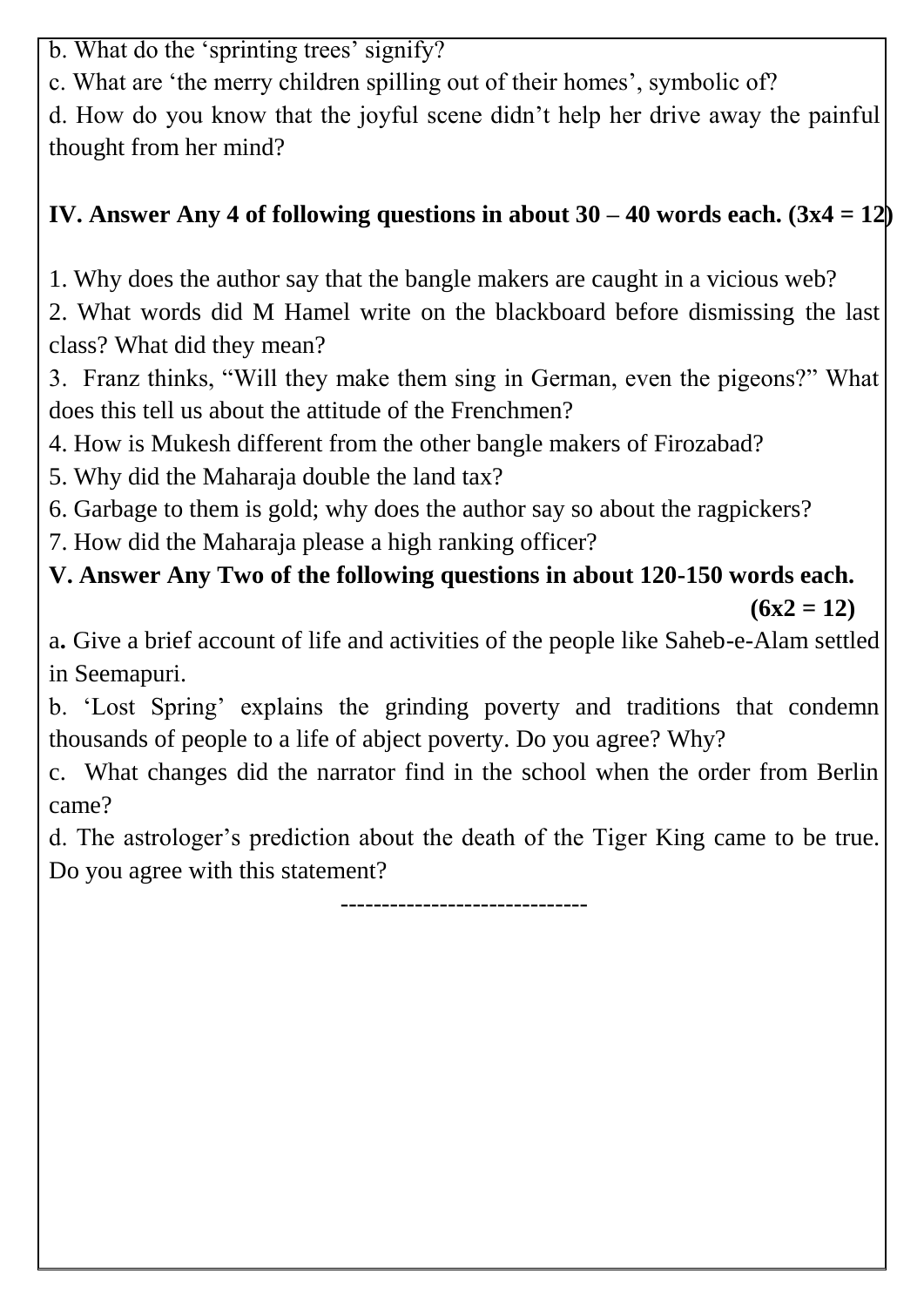# Atomic Energy Central School No-4, Rawatbhata

### Unit Test-I (2018-19)

| Time- $1.5$ hrs | Class XII, Physics | MM.35 |
|-----------------|--------------------|-------|
|-----------------|--------------------|-------|

Instructions:-

- a) All questions are compulsory.
- b) Question from 1 to 3 are of 1 marks each, 4 to 6 are of 2 marks each,7 to 13 are 3 marks each, and 14 is of 5 marks.

(c) Internal choice is provided in one question of 2 marks, 3 marks and 5 marks.

- 1. A 500 mC charge is at the centre of a square of side 10 cm. Find the work done in moving a charge of 10 mC between two diagonally opposite points on the square.
- 2. Define the term 'potential energy' of charge ' $q$ ' at a distance '*r*' in an external electric field.
- 3. Sketch a graph showing variation of resistivity of carbon with temperature.
- 4. A wire of 15 W resistances is gradually stretched to double its original length. It is then cut into two equal parts. These parts are then connected in parallel across a 30 volt battery. Find the Current drawn from the battery.
- 5. Define electric flux. Write its S.I. units. A charge *q* is enclosed by a spherical surface of radius *R*. If the radius if reduced to half, how would the electric flux through the surface change?

**OR** Service Service Service Service Service Service Service Service Service Service Service Service Service Service Service Service Service Service Service Service Service Service Service Service Service Service Service S

Capacitor is made of a flat plate of area A and second plate having a stair like structure as shown in figure below. If width of each stair is A/3 and height is d. find the capacitance of the arrangement.



- 6. Draw 3 equipotential surfaces corresponding to a field that uniformly increases in magnitude but remains constant along *Z*-direction. How are these surfaces different from that of a constant electric field along *Z*-direction?
	- 7. Two wires A and B of the same material and having same length, have their cross sectional areas in the ratio 1:6. What would be the ratio of heat produced in these wires when same voltage is applied across each?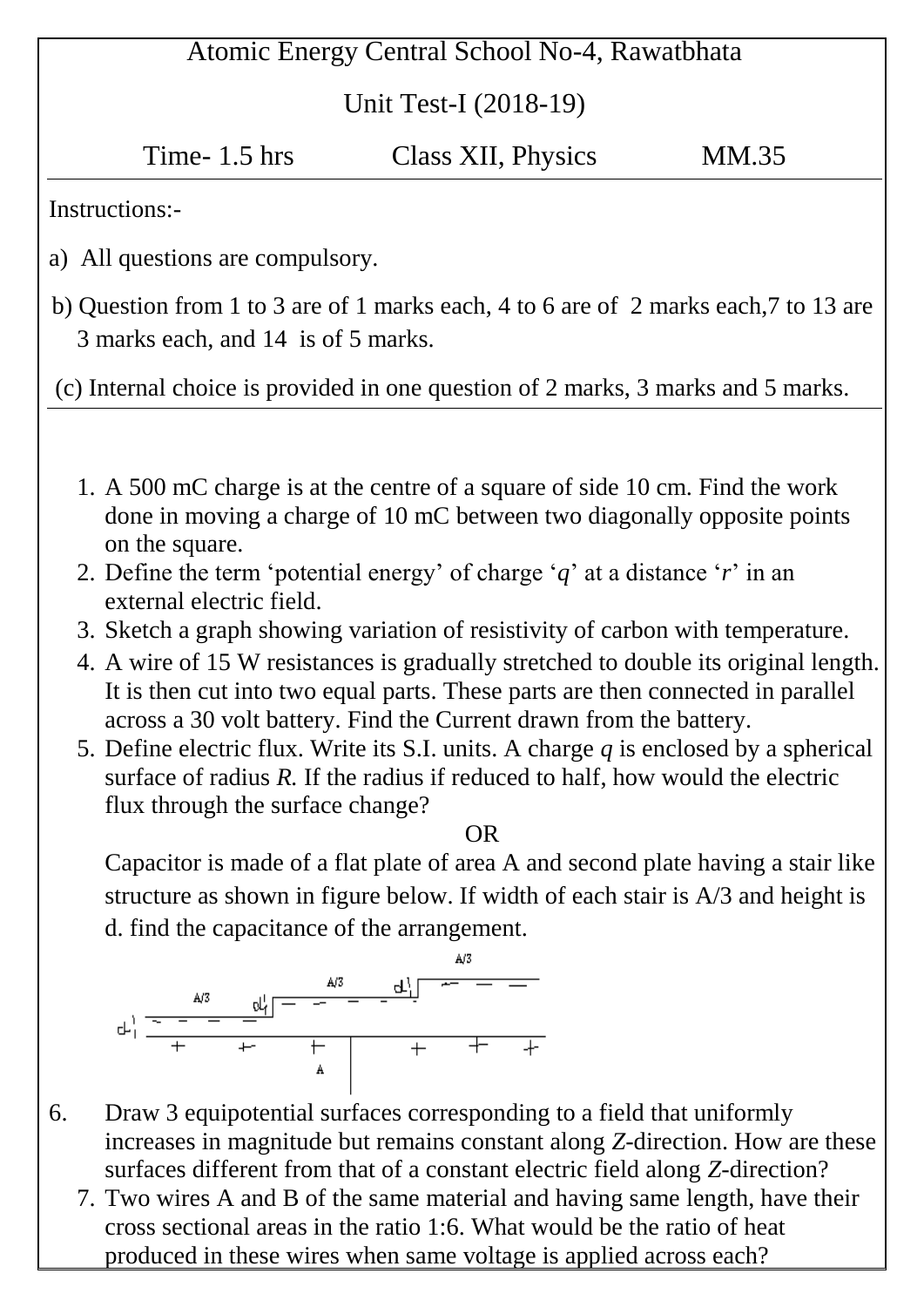Write any two factors on which internal resistance of a cell depends. The reading on a high resistance voltmeter, when a cell is connected across it, is 2.0 V. when the terminals of the cell are also connected to a resistance of 3  $\Omega$ as shown in the circuit, the voltmeter reading drops to 1.5 V. Find the internal resistance of the Cell.

- 8. Define relaxation time of the free electrons drifting in a conductor. How is it related to the drift velocity of free electrons? Use this relation to deduce the expression for the electrical resistivity of the material
- 9. If N drops of same size each are having the same charge, coalesce to form a bigger drop. How will the following vary with respect to single small drop?
	- (i) Total charge on bigger drop
	- (ii) Potential on the bigger drop (iii) Capacitance
- 10. State Gauss's law in electrostatics. Use this law to derive an expression for the electric field due to an infinitely long straight wire of linear charge density  $\lambda$  cm<sup>-1</sup>.
- 11. Define the terms (a) drift velocity (b) potential gradient.

A conductor of length L is connected to a dc source e of emf ε. If this conductor is replaced by another conductor of same material and same area of cross section but of length 3L. How will the drift velocity change?

- 12. Given the principle of Wheatstone bridge and derive formula of balance condition of this bridge.
- 13. (a) Write statements of Kirchhoff circuital laws (b) Explain why current immediately set up in circuit even though drift velocity of electrons is very small?'
- 14. Define electric potential. Derive the potential due to an electric dipole at  $'r$ ' distance and 'θ' angle from its axis. Draw necessary diagram

OR

Explain principle of capacitors. Derive the formula of capacitance of parallel plate capacitors when (a) air is filled between the plates (b) A dielectric slab of thickness't' and dielectric constant K is placed between the plates. ----------------------

**OR**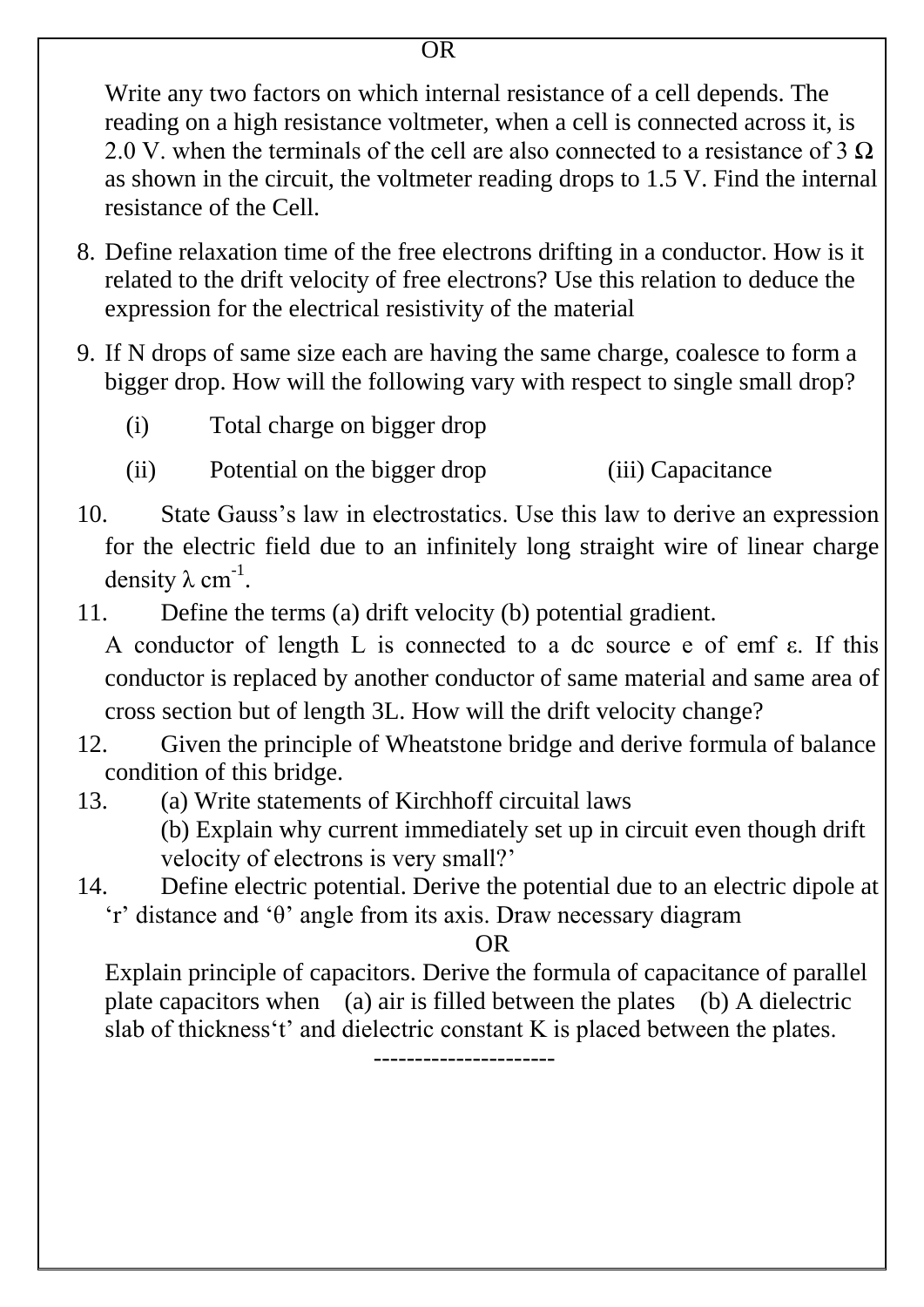| Atomic Energy Central School No.4, Rawatbhata                                            |           |
|------------------------------------------------------------------------------------------|-----------|
| Periodic Test-1 (2018-19)                                                                |           |
| Class - XII (CHEMISTRY)<br>Time $-1$ & Half Hrs                                          | M.M.-35   |
| Instructions- 1) Attempt all the questions. 2) Marks of each question are given against  |           |
| it.                                                                                      |           |
| 3) Use of log table is permissible. 3) Q.No.1&2 are of 1M, Q.No.3to 7 are of 2M,         |           |
| Q.No.7to13 are of 3M & Q.No. 14 is of 5 M                                                |           |
| 1. Name a type of unit cells which has maximum & minimum vacant space.                   | 1M        |
| 2. What is molar conductivity?                                                           | 1M        |
| 3. What is Vant Hoff factor ? How it help to determine degree of dissociation &          |           |
| association of solute in soln?                                                           |           |
| <b>OR</b>                                                                                |           |
| What is osmotic pr.? Calculate osmotic pressure of 5% Urea soln at 298 K? 2M             |           |
| 4. State Kohlrausch Law of independent migration of ions ?Write mathematical             |           |
| expression for lithium phosphate?                                                        | 2M        |
| 5. A glucose soln. in water is 10% w/W what will be its molality &                       | 2M        |
| molfraction of each component of soln.                                                   |           |
| 6. The molar conductivity of 0.025M HCOOH is 46.1 Scm2mol-1 Calculate its 2M             |           |
| degree of dissociation & dissociation constant?                                          |           |
| 7. What is meant by Intrinsic & Extrinsic Semiconductor. Explain the type of 2M          |           |
| <b>Extrinsic semiconductor</b>                                                           |           |
| 8. Analysis shows that Nickel Oxide has formula Ni 0.98 O. What fraction of 3M           |           |
| Ni exist as Ni+2 & Ni+3?                                                                 |           |
| 9. Gold crystalise in F.C.C.str.its unit cell edge is 407pm. Calculate its               | 3M        |
| density?                                                                                 |           |
| 10. Calculate amount of CaCl2 (i=2.47) to be dissolved in 2.5 L water so that 3M         |           |
| osmotic pr. is 0.75 atm. At 27 OC.                                                       |           |
| 11. a) State Faraday 2nd law of electrolysis.                                            |           |
| b) A 5.0Ampere current passed in a soln of Nickel Nitrate for 30 min.                    | $(1+2)M$  |
| What mass of Ni will deposit at cathode.                                                 |           |
| 12. a) Predict the product of electrolysis of aq. Soln of AgNO3 with Ag                  | 3M        |
| electrode.                                                                               |           |
| b) How much electricity is required for red. of I mol of MnO4 - to Mn+2                  |           |
| c) Write chemical reaction of lead storage battery during charging.                      |           |
| 13. Explain the following $-$                                                            | 3M        |
| a) Cathodic Protection b) Fuel cell c) Galvanization                                     |           |
| 14. a) Explain Raoults Law for Sol <sup>n</sup> containing volatile & non volatile       | $(2+2+1)$ |
| solute both.                                                                             |           |
| b) Explain + ve& - ve deviation of non ideal Soln. & also draw its graph.                |           |
| c) Write chemical formula & name of rust ? Given Constant - At. Mass of Au=197, Ni =58.7 |           |
|                                                                                          |           |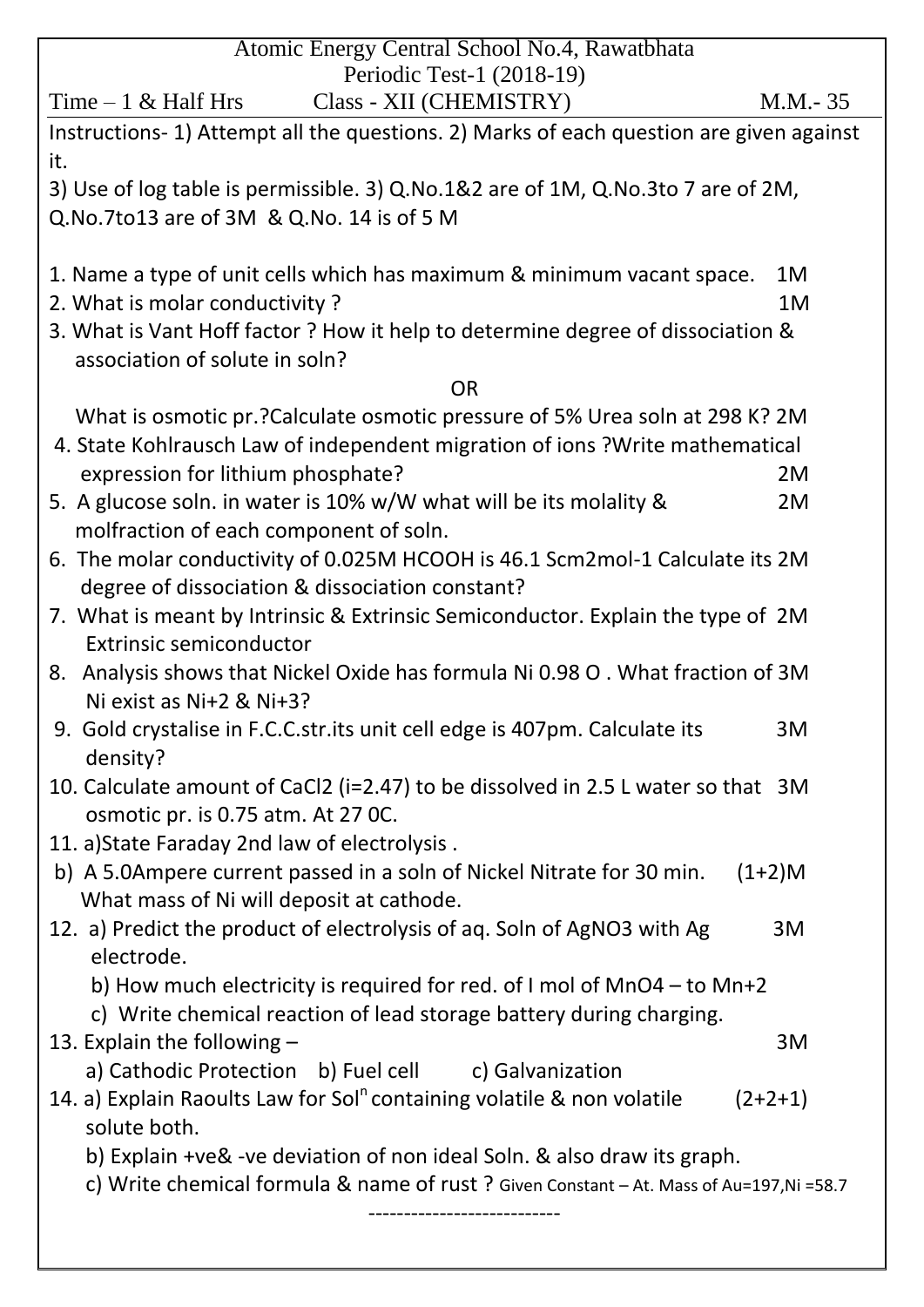# Atomic Energy Central School No.4 Rawatbhata

#### Unit test- I (2018-19)

Time : 1:30 hrs Class- XII, Mathematics M.M: 50

Section – A  $(1x4 = 4 \text{ marks})$ 

1. If f:  $\mathbb{N} \to \mathbb{N}$  such that  $f(x) = x^2$ , check that it is bijection or not.

2. Write the domain and range for the  $Sin^{-1}$  function.

3. If  $|adj A| = 4$ , evaluate  $|A|$ , where A is a 3X3 matrix..

4. Prove by giving a counter example that that fog  $\neq$  gof in general, for any two functions  $f(x)$  and  $g(x)$ .

Section 
$$
-B
$$
 (2x6 = 12 marks)

5.Check the commutativity and associativity for the binary operation \* , given by  $a^*b = 2^{ab}$ .

6. By using elementary operations find the inverse of the matrix  $A = |$  $\overline{c}$  $\overline{4}$ ]

7. Find the values of a and b if  $A = B$ , where  $A = |$  $\overline{a}$ 8  $\vert$ , B =

$$
\begin{bmatrix} 2a+2 & b^2+2 \ 8 & b^2-56 \end{bmatrix}.
$$
  
\n8. Simplify  $\sin^{-1} \frac{x}{\sqrt{x^2+a^2}}$   
\n9. Check the one – one and onto-ness of the functions: a) sin x b) [x]  
\n10. Prove that B'AB will be skew symmetric if A is a skew symmetric matrix.  
\nSection – C (4x4 = 16 marks)  
\n11. If  $\tan^{-1} \frac{\sqrt{1+x^2} - \sqrt{1-x^2}}{\sqrt{1+x^2} + \sqrt{1-x^2}} = \alpha$ , then prove that  $x^2 = \sin 2\alpha$   
\n12. Prove that  $\begin{vmatrix} a+b+2c & a & b \ c & b+c+2a & b \ c & a & c+a+2b \end{vmatrix} = 2(a+b+c)^3$   
\n13. Evaluate  $\begin{vmatrix} \sin \alpha & \cos \alpha & \cos(\alpha + \delta) \\ \sin \beta & \cos \beta & \cos(\beta + \delta) \\ \sin \gamma & \cos \gamma & \cos(\gamma + \delta) \end{vmatrix}$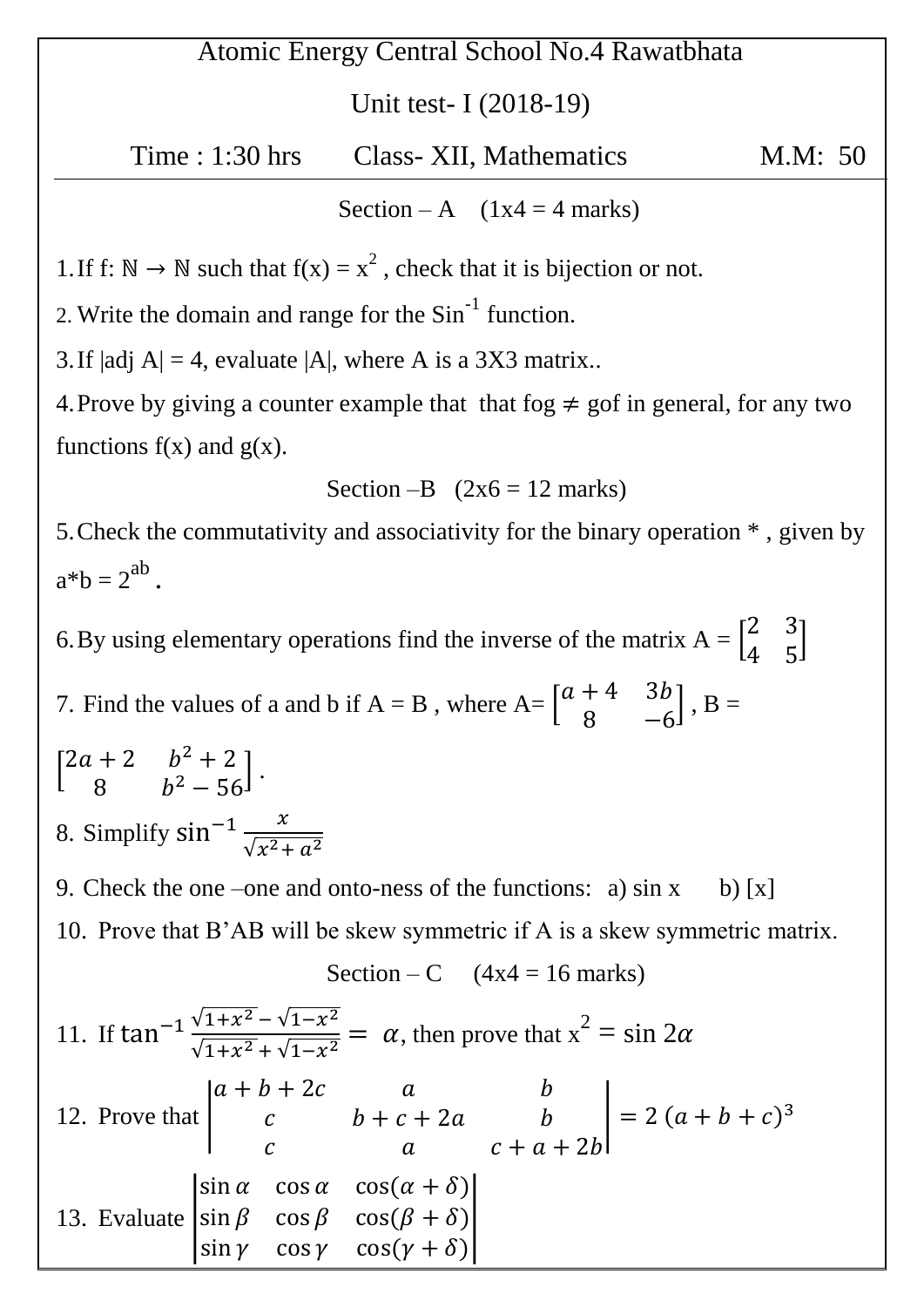If a, b and c are positive and p th, qth, and r-th terms of a GP, then  
\nprove that 
$$
\begin{vmatrix} \log a & p & 1 \\ \log b & q & 1 \\ \log c & r & 1 \end{vmatrix} = 0.
$$
  
\n14. If  $\cos^{-1} \frac{x}{a} + \cos^{-1} \frac{y}{b} = 0$ , prove that  $\frac{x^2}{a^2} - 2 \frac{xy}{ab} \cos \alpha + \frac{y^2}{b^2} = \sin^2 \alpha$ 

 $\overline{Or}$ 

Section – D ( $6x3 = 18$  marks)

15. Two schools A and B want to award their selected students on the values of sincerity, truthfulness and helpfulness. The school A wants to award Rs x each, Rs y each and Rs z each for the three respective values to 3, 2 and 1 students respectively with a total amount of Rs 1600. School B wants to spend Rs 2300 to award it's 4, 1 and 3 students on the three respective values (by giving the same award money to the three values as before). If the total amount of award for the prize on each values is Rs 900, using matrices find the award money for each value. Apart from these three values, suggest some more values which should be considered for award.

#### Or

Solve the system of equations by matrix method,

 $x + y + z = 3$ ,  $2x - y + z = -1$ ,  $2x + y - 3z = -9$ 

16. Let A =  $\mathbb{R} \times \mathbb{R}$  and \* is a binary operation on A defined by  $(a,b)*(c,d)$  =  $(a+c,b+d)$ . Show that \* is commutative and associative. Find the identity element for  $*$  on A. Also find the inverse of every  $(a,b) \in A$ .

-----------------------------

.

17. Solve the equation  $\mathcal{X}$  $\mathcal{X}$ + tan<sup>-1</sup> $\frac{x}{y}$  $\mathcal{X}$  $=\frac{\pi}{4}$  $\overline{\mathbf{4}}$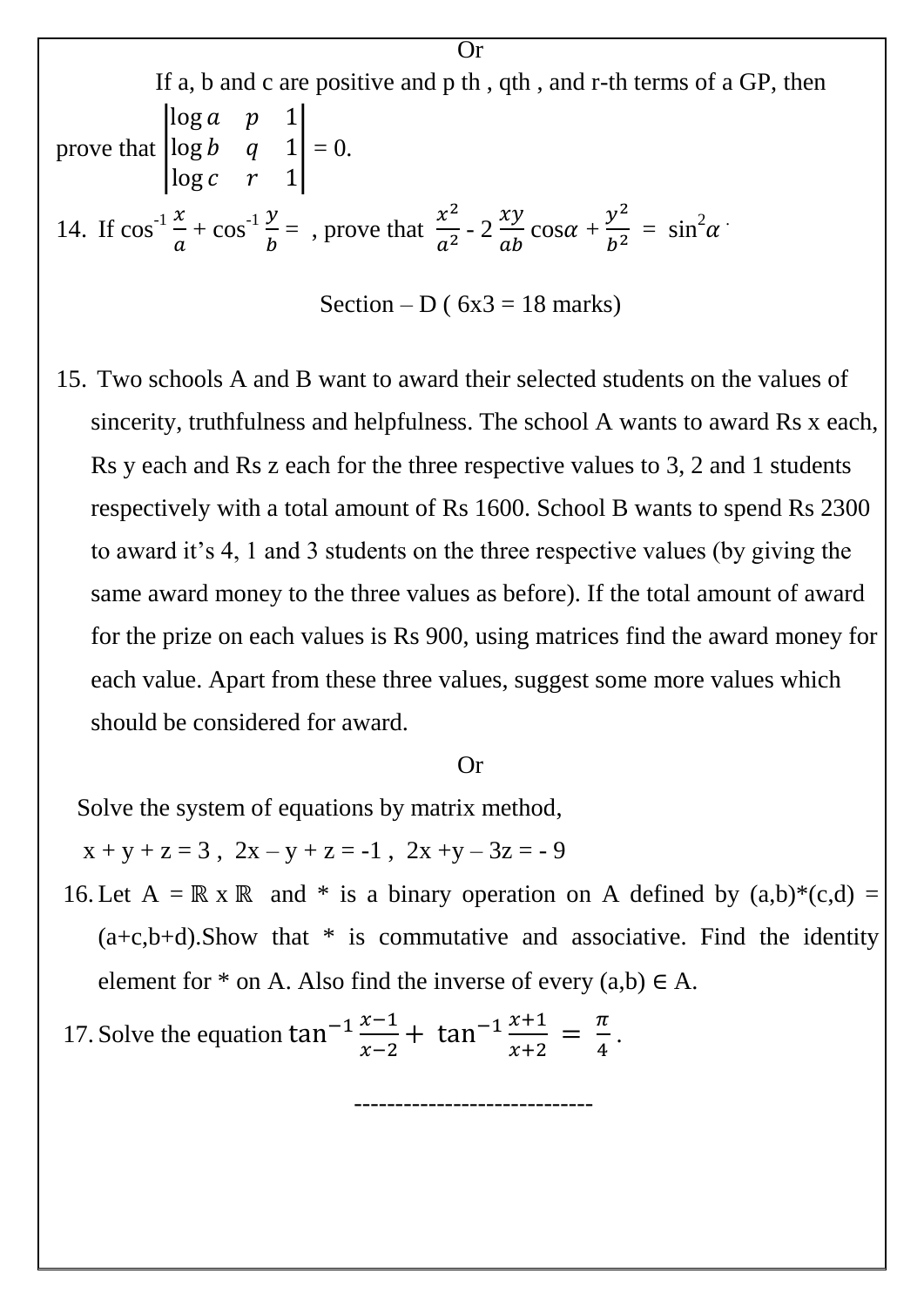| Atomic Energy Central School No.4, Rawatbhata                                                                                     |
|-----------------------------------------------------------------------------------------------------------------------------------|
| Unit Test-1 (2018-19)                                                                                                             |
| Time $-1$ & Half Hrs<br>Class-XII (Biology)<br>$M.M.-35$<br>1.<br>Name the biological process that enables continuity of species. |
| How many microsporangia are present in a typical anther of an angiosperm? 1<br>2.                                                 |
|                                                                                                                                   |
| Given below are the stages in human reproduction. Write them in correct<br>3.<br>sequential order:                                |
| Insemination, Gametogenesis, Fertilisation, Parturition, Gestation, Implantation.1                                                |
| What happen to corpus luteum of human female if the ovum is (i) fertilized<br>4.<br>(ii)                                          |
| hot fertilized?                                                                                                                   |
| The meiocyte of rice has 24 chromosomes. Write the number of chromosome in its<br>5.                                              |
| endosperm.                                                                                                                        |
| Draw and label the parts of the head region only of a human sperm.<br>2<br>6.                                                     |
| What is amniocentesis? How is it misused?<br>$\overline{2}$<br>7.                                                                 |
| Why are the human testes located outside the abdominal cavity? Name the pouch<br>8.                                               |
| in which they are present.                                                                                                        |
| 9. Differentiate between: (i) hypocotyls and epicotyls (ii) perisperm and pericarp                                                |
| Is it possible to consider vegetative propagation observed in certain plants like<br>10.                                          |
| <i>Bryophyllum</i> , water hyacinth, ginger etc. as a type of asexual reproduction? Give two                                      |
| three reasons.<br>3                                                                                                               |
| Double fertilization is reported in plats of both, caster and ground nut. However,<br>11.                                         |
| the mature seed of groundnut are non-albuminous and casters are albuminous. Explain the                                           |
| 3<br>post-fertilization events that are responsible for it.                                                                       |
| 12. Describe how the changing levels of FSH, LH and progesterone during menstrual                                                 |
| $\psi$ cycle induce changes in the ovary and the uterus in human female. 3                                                        |
| What is spermatogenesis? Briefly describe the process of spermatogenesis. 3<br>13.                                                |
| Intensely lactating mother do not generally conceive. Is it true? If yes explain the<br>14.                                       |
| reason.                                                                                                                           |
| (a) Classifly the following contraceptive measures into different methods of birth<br>15.                                         |
| ¢ontrol.                                                                                                                          |
| Saheli (ii) Tubetomy (iii) Vasectomy (iv) condom (V) Diaphragms (vi)<br>(i)                                                       |
| Ceravical caps<br>3                                                                                                               |
| (b) Mention two inherent characteristics of <i>Amoeba</i> and yeast that enable them to                                           |
| eproduce as exually.<br>2                                                                                                         |
| <b>OR</b>                                                                                                                         |
| Draw the following diagrams related to human reproduction and label them                                                          |
| The zygote after first cleavage division<br>ii)Mourla stage<br>(i)                                                                |
| 5<br>Blastocyst stage (sectional view)<br>(ii)                                                                                    |
|                                                                                                                                   |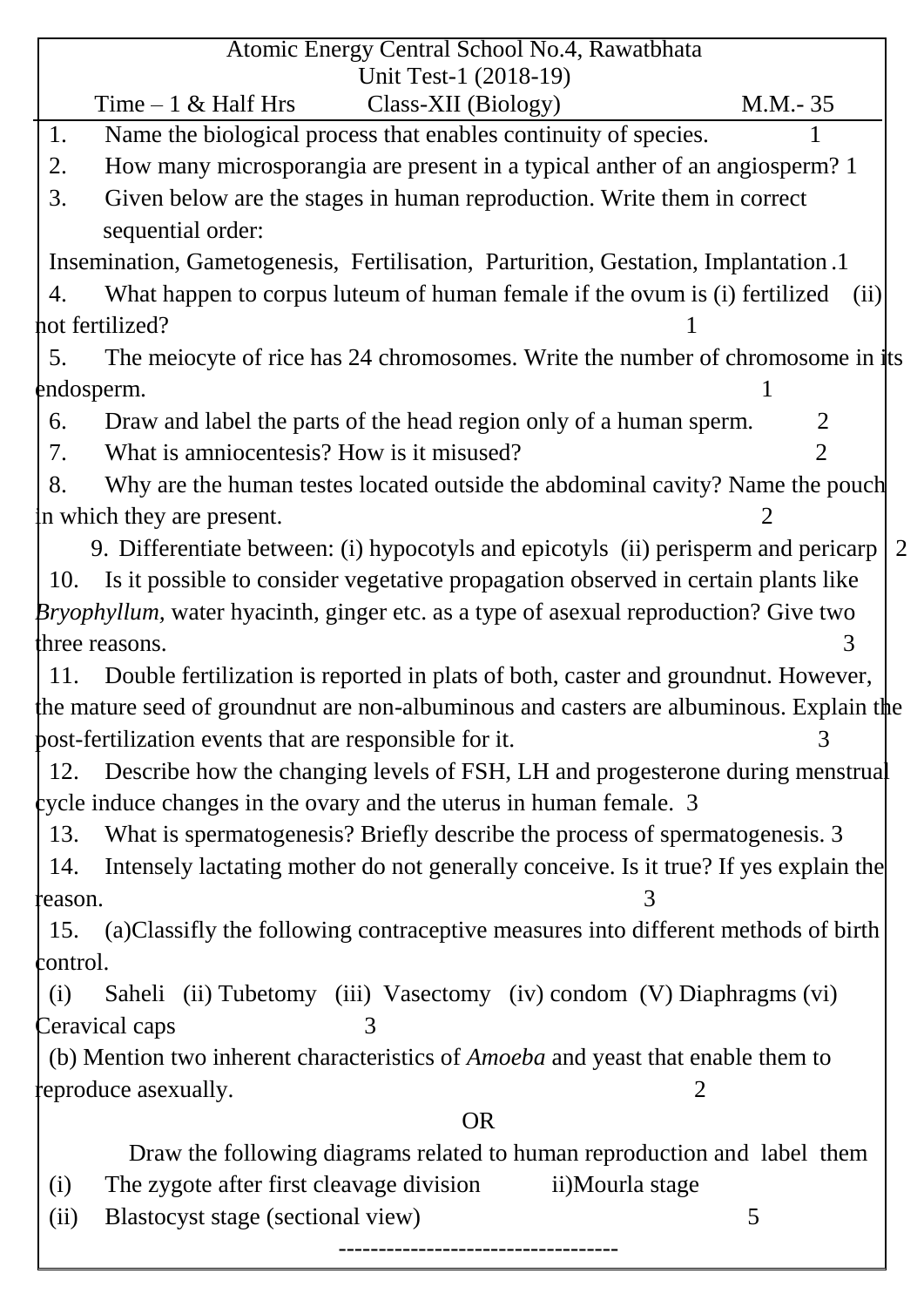# Atomic Energy Central School No-4, Rawatbhata Unit Tost 1 Evamination (2018)

|          | Time: 3 Hours                                                         | Unit Test-I Examination (2018)<br><b>Class: XII, COMPUTER SCIENCE</b>                           | MM: 35 |
|----------|-----------------------------------------------------------------------|-------------------------------------------------------------------------------------------------|--------|
|          |                                                                       |                                                                                                 |        |
| $Q.N. -$ | Answer the following questions:                                       |                                                                                                 |        |
| 1.       |                                                                       | Answer the question (i) and (ii) after going through the following class:                       | $[2]$  |
|          | class WORK                                                            |                                                                                                 |        |
|          | { int WorkId; char WorkType;                                          |                                                                                                 |        |
|          | public:                                                               |                                                                                                 |        |
|          | $\sim$ WORK() //Function 1                                            |                                                                                                 |        |
|          | { cout<<"Un-Allocated"< <endl; td="" }<=""><td></td><td></td></endl;> |                                                                                                 |        |
|          | void status() //Function 2                                            |                                                                                                 |        |
|          |                                                                       |                                                                                                 |        |
|          | WORK() //Function 3                                                   |                                                                                                 |        |
|          | $\{WorkId=10; WorkType=T';\}$                                         |                                                                                                 |        |
|          | Work(WORK &W) //Function 4                                            |                                                                                                 |        |
|          | $\{WorkId=W.WorkId+12;\$                                              |                                                                                                 |        |
|          | WorkType=W.WorkType+1;                                                |                                                                                                 |        |
|          | ∤                                                                     |                                                                                                 |        |
|          | $\}$ ;                                                                |                                                                                                 |        |
|          |                                                                       | (i) Which member function out of Function 1, Function 2, Function 3 and Function 4              |        |
|          | an object gets over?                                                  | shown in the above definition of class WORK is called automatically, when the scope of          |        |
|          | $(ii)$ WORK W; //Statement 1                                          |                                                                                                 |        |
|          | WORK Y(W); //Statement 2                                              |                                                                                                 |        |
|          |                                                                       | Which member function out of Function 1, Function 2, Function 3 and Function 4 shown in the     |        |
|          |                                                                       | above definition of class WORK will be called on execution of statement written as statement 2? |        |
|          | What is this function specifically known as?                          |                                                                                                 |        |
| 2.       |                                                                       | Identify the error(s) in the following code and correct the code, explaining every change       | $[2]$  |
|          | being introduced in the program:                                      |                                                                                                 |        |
|          | #include <iostream.h></iostream.h>                                    |                                                                                                 |        |
|          | class Sample                                                          |                                                                                                 |        |
|          | $\{$ int i;                                                           |                                                                                                 |        |
|          | float $j$ ;                                                           |                                                                                                 |        |
|          | void Sample(void)                                                     |                                                                                                 |        |
|          | { $i=0;$                                                              |                                                                                                 |        |

j=0.0;

}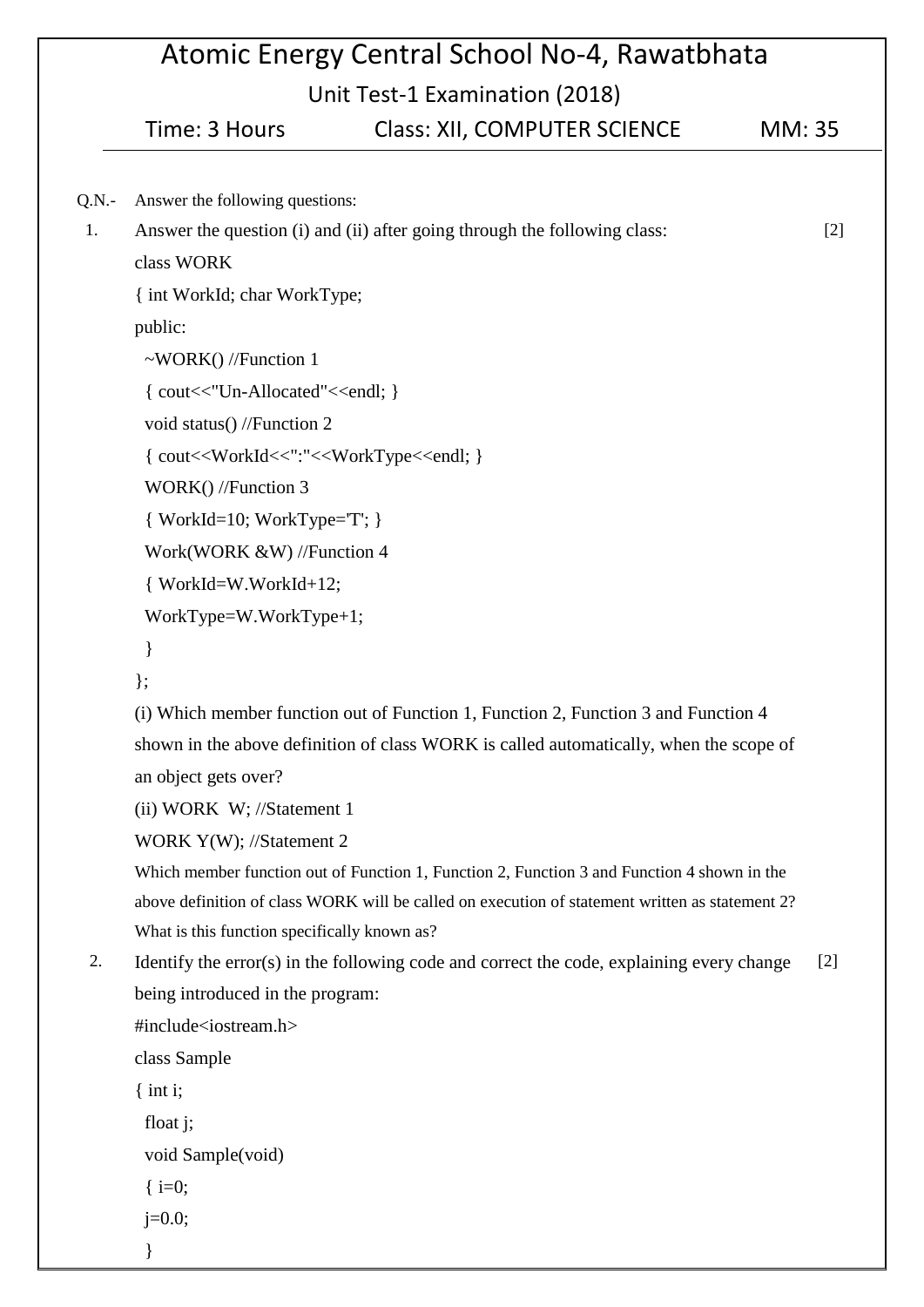```
init() 
         \{ \text{cin} \gg \text{is} \}} 
         display() 
         { cout << "i="<<i<<"\n\pi";
         cout << "j=" < < j << "\n";
         } 
         void Sample(void){} 
       }; 
       void main() 
        { Sample s1; }
3. Name the method used to pass argument values to base class's constructor by the derived class 
[1]
       constructor or used to pass argument values in inner class constructor in containership?
4. a) What are the specific properties of constructor? 
           b) Define the constructor for the following class Temp2:
               class Temp1
                { int a,b;
                 public:
                  Temp1(int I, int j) {a=I; b= j; }
               …………
               };
               class Temp2 : public Temp1
                { float c;
                 public:
                  ………………….
               };
           c) What will be possible error in the following program code:
               class xyz
                \{ int x;
                public:
                 xyz(int i)
                \{ x=I; \}void disp() { cout << x; }
               };
               void main()
                { xyz obj;
                  obj.disp();
               }
                                                                                                           [2]
                                                                                                           [2]
                                                                                                           [1]5. a) Name the various inheritance forms in C++? State a valid C++ example of a multiple 
       inheritance?
       b) Discuss various reasons that support the concept of inheritance in Object Oriented Languages.
                                                                                                           [3]
                                                                                                           [2]
```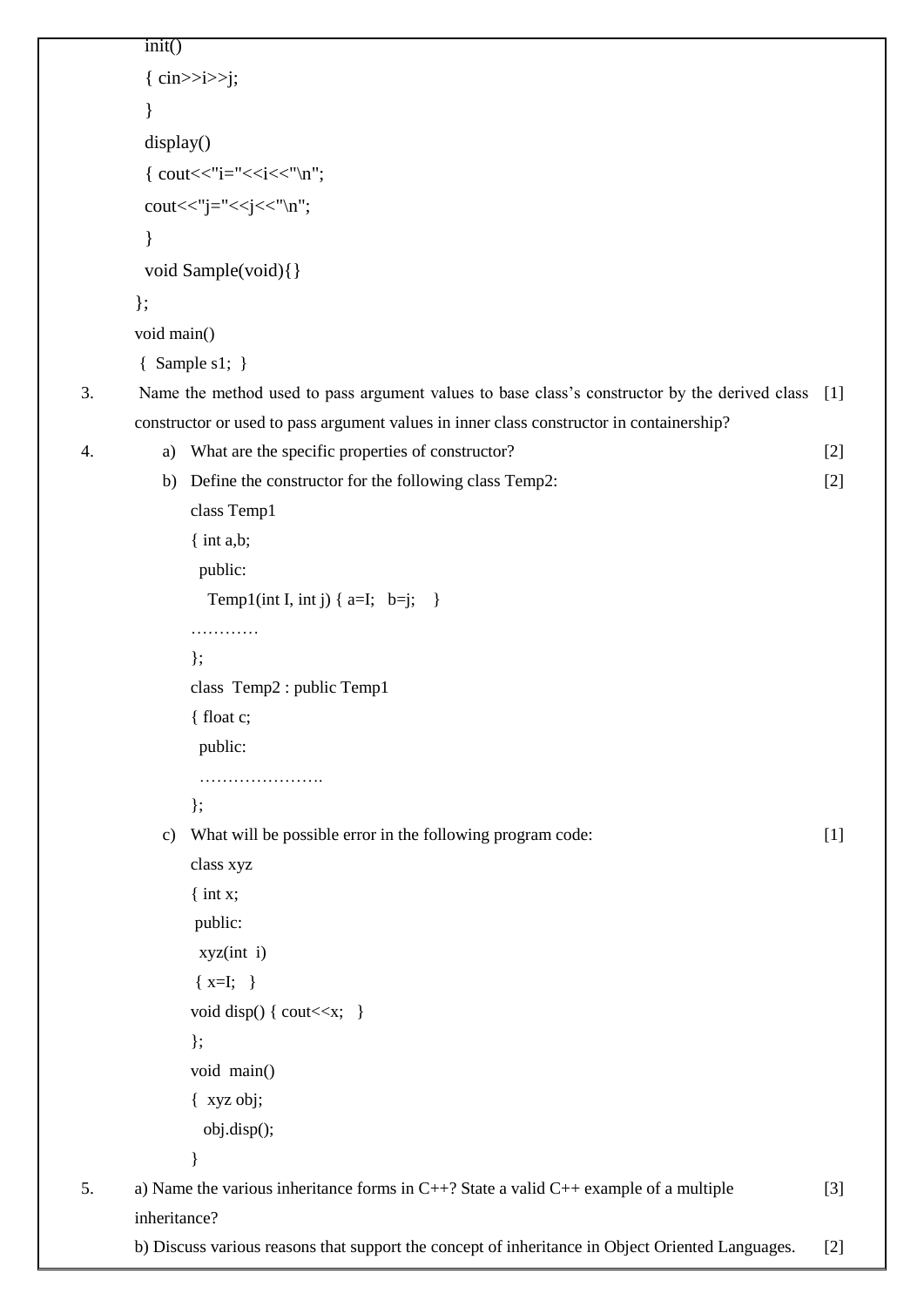|    | c) How does the visibility mode control the access of members in the derived class?        |       |
|----|--------------------------------------------------------------------------------------------|-------|
|    | d) What do you mean by shadowing? Give example?                                            | $[3]$ |
|    | e) How the parameterised constructor of an outer class designed, in case of containership, | $[2]$ |
|    | illustrate a suitable example in $C++?$                                                    | $[3]$ |
| 6. | a) Consider the following code:                                                            | $[2]$ |
|    | #include <iostream.h></iostream.h>                                                         |       |
|    | class A                                                                                    |       |
|    | { public: A() { cout << "A"; }                                                             |       |
|    | ~A() { cout << "~A"; }                                                                     |       |
|    | $\}$ ;                                                                                     |       |
|    | class B                                                                                    |       |
|    | { public:                                                                                  |       |
|    | $B() \{ \text{cout}<< "B"; \}$                                                             |       |
|    | $\sim B()$ { cout << " $\sim B"$ ; }                                                       |       |
|    | $\}$ ;                                                                                     |       |
|    | class C                                                                                    |       |
|    | { public: $C()$ { cout < $C''C''$ ; }                                                      |       |
|    | ~C() { cout << "~ C"; }                                                                    |       |
|    | private:                                                                                   |       |
|    | $B$ c1;                                                                                    |       |
|    | A c2;                                                                                      |       |
|    | $\}$ ;                                                                                     |       |
|    | class D                                                                                    |       |
|    | { public: $D()$ { cout < " $D$ "; }                                                        |       |
|    | ~D() { cout << "~D"; }                                                                     |       |
|    | $\}$ ;                                                                                     |       |
|    | class E:public C                                                                           |       |
|    | { public: $E() \{ \text{cout}<<"E"; \}$                                                    |       |
|    | $\sim E()$ { cout << " $\sim E$ "; }                                                       |       |
|    | private:                                                                                   |       |
|    | Del;                                                                                       |       |
|    | $\}$ ;                                                                                     |       |
|    | int main()                                                                                 |       |
|    | $\{Ee;$                                                                                    |       |
|    | return $0; \}$                                                                             |       |
|    | If the program compiles and runs correctly, what does it prints out?                       |       |
|    | b) #include <iostream.h></iostream.h>                                                      | $[2]$ |
|    | class a                                                                                    |       |
|    | { public: void something() { cout<<"a"; }                                                  |       |
|    | $\}$ ;                                                                                     |       |

class b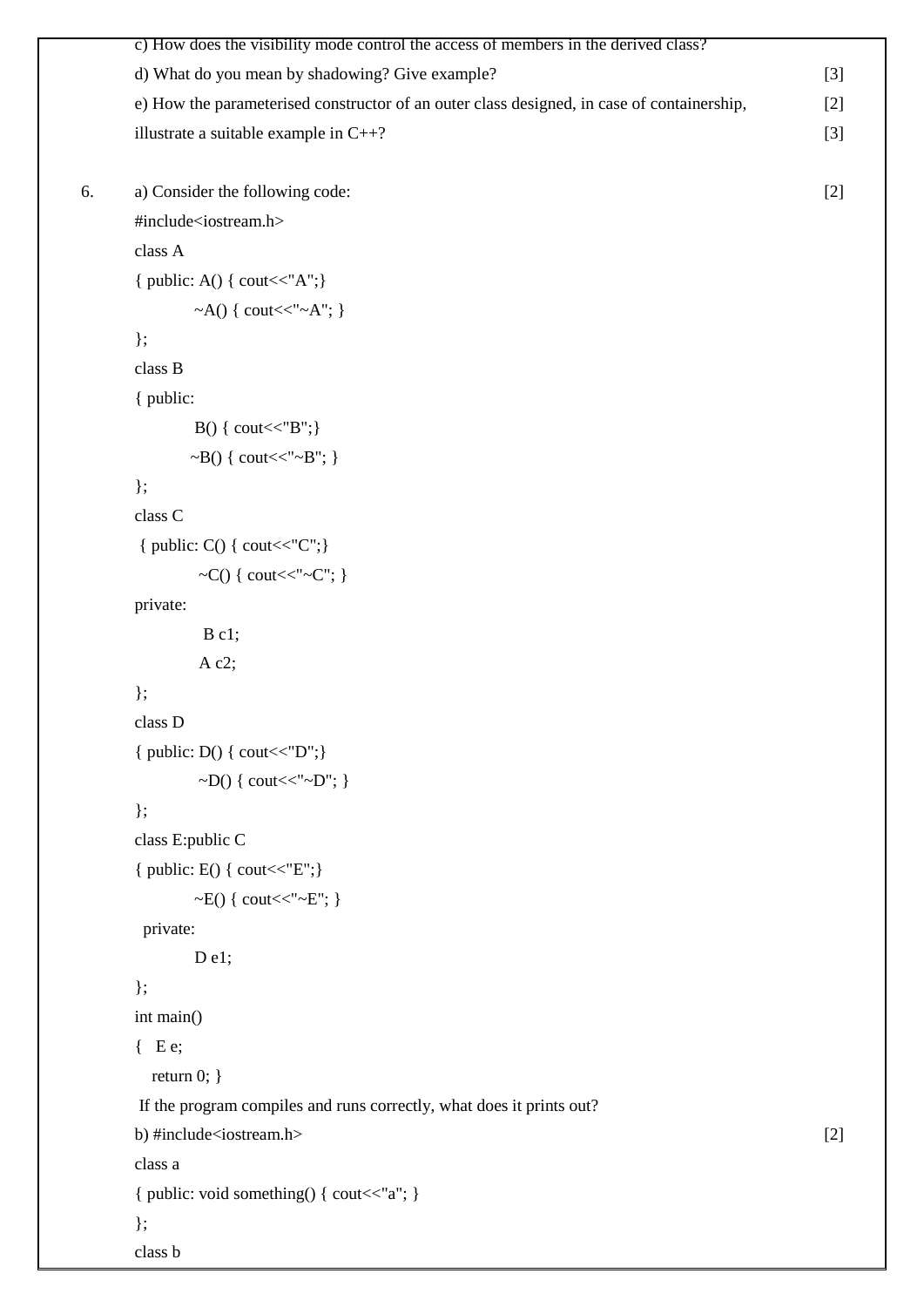```
{ public: void something() { cout << "b"; }
        }; 
       class c : public a, public b 
        { public: void nothing() { cout << "0"; }
        }; 
       int main() 
        { c x; 
          x.something(); 
          return 0; 
        } 
        Which of the following option correct if the above program enter for execution:
       (a) a::something() is called (b) b:: something() is called
       (c) Runtime Error (d) Syntax Error
7. a) Answer the questions (i) and (iv) based on the following: 
       class Student 
        { intRollno; 
          char SName[20]; 
          float Marks1; 
       protected: 
        void Result(); 
       public: 
          Student(); 
          void Enroll(); 
          void Display(); 
        }; 
       class Teacher 
        { long TCode; 
          char TName[20]; 
       protected: 
           float Salary; 
        public:
        Teacher (); 
           void Enter(); 
           void Show(); 
        }; 
       class Course:publicStudent,private Teacher 
        { long CCode[10];
          char CourseName[50]; 
          char StartDate[8],EndDate[8]; 
       public:
          Course(); void Commence(); void CDetail();
        };
                                                                                                              [4]
```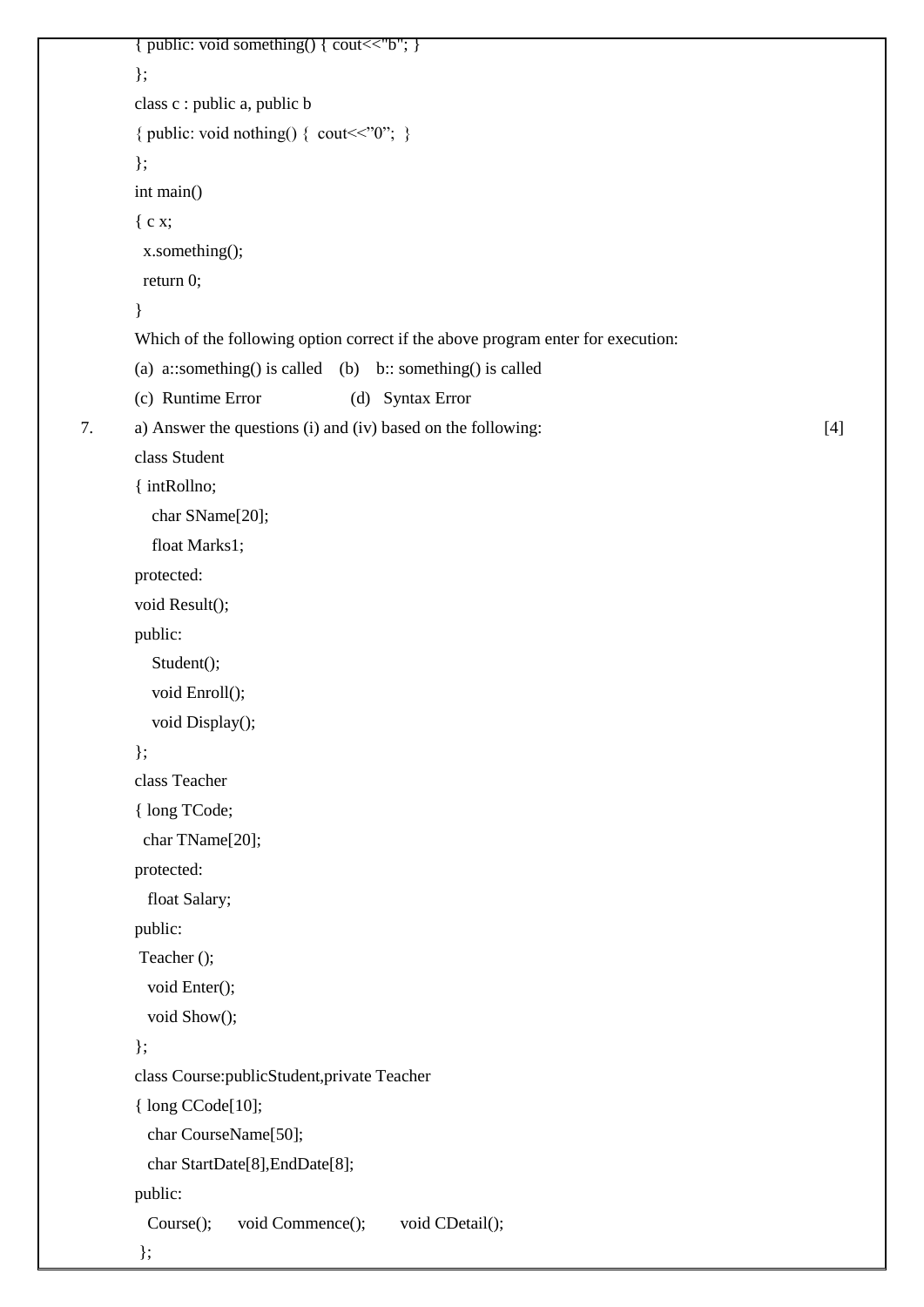(i) Write the names of member functions, which are accessible from objects of class Course. (ii) Write the names of all data members, which is/are accessible from member function Commence of class Course. (iii) Write the names of all the members, which are accessible from objects of class Teacher. (iv) Which type of inheritance is illustrated in the above  $C++code$ ? b) Answer the questions (i) to (iv) based on the following: class Ball { char Btype[10]; protected: float Rate; void CalcRate(float); public: Ball(); void BInput(); void BShow(); void TEntry(); void TDisplay(); }; class SoftToys:public Toys { char STName[20]; float Weight; public: SofToys(); void STEntry(); void STDisplay(); }; class ElectronicToys:public Toys { char ETName[20]; char No\_of\_Batteries; public: ElectronicToys(); void ETEntry(); void ETDisplay(); }; (i) Which type of Inheritance is shown in the above example? (ii) How many bytes will be required by an object of the class SoftToys? (iii) Write name of all the data members accessible from member functions of the class SoftToys. (iv) Write name of all the member functions accessible from an object of the class [4]

-------------------------------------

ElectronicToys.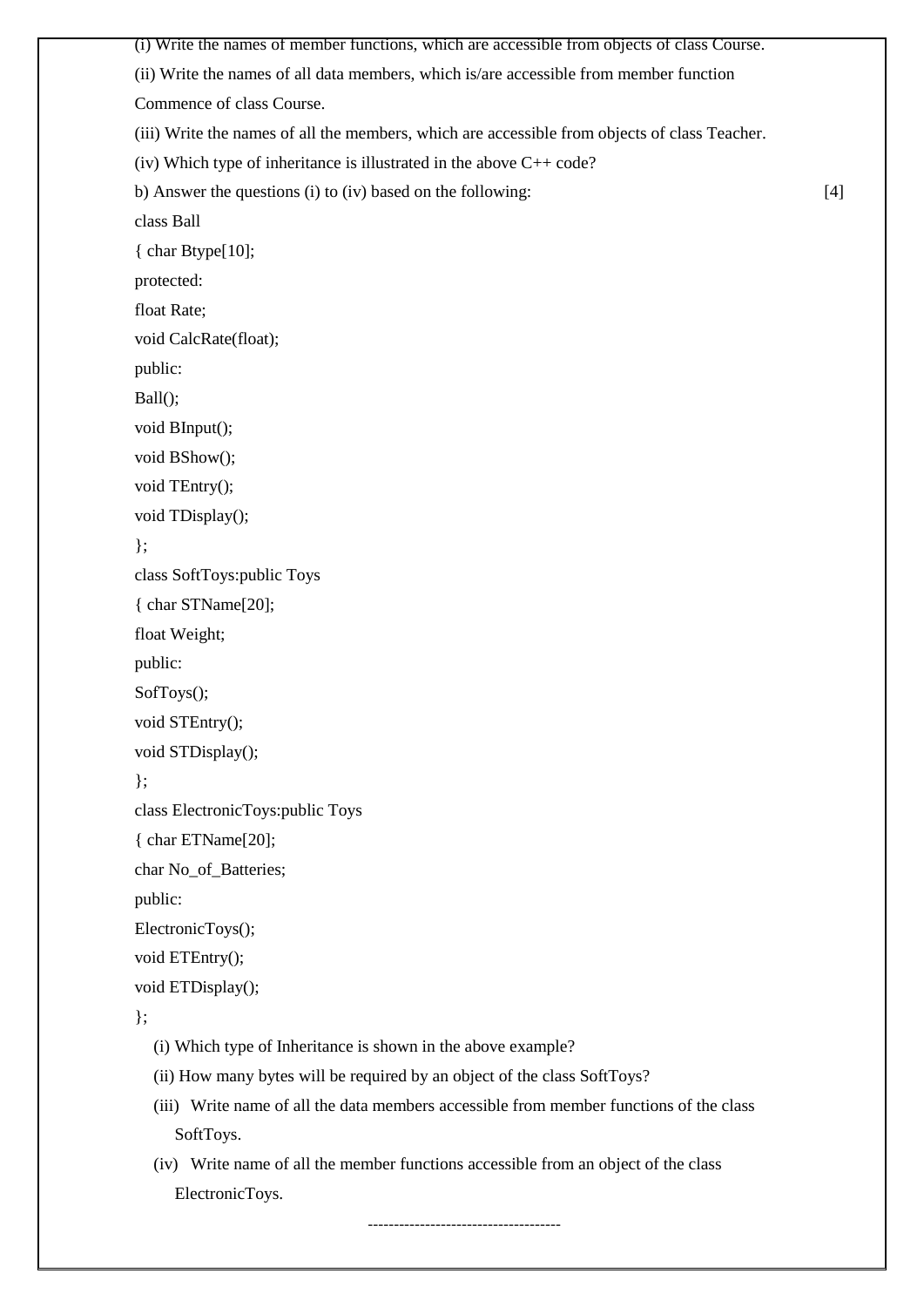| Atomic Energy Central School No.4, Rawatbhata                                          |           |  |
|----------------------------------------------------------------------------------------|-----------|--|
| Unit Test-1 (2018-19)<br><b>Class-XII</b> (Physical Education)<br>Time $-1$ & Half Hrs | M.M. - 35 |  |
| Instructions:                                                                          |           |  |
| Question paper consists of 15 questions. All questions are compulsory.                 |           |  |
| 1 mark questions must be answered in approximately 10-20 words.                        |           |  |
| 3 marks questions must be answered in approximately 30-50 words.                       |           |  |
| 5 marks questions must be answered in approximately 75-100 words.                      |           |  |
| <b>QUESTIONS</b>                                                                       |           |  |
| 1. What do you understand by Consolation tournament.                                   | 1         |  |
| 2. Write American method for deciding winner in league tournament.                     | - 1       |  |
| 3. Explain the term Dieting.                                                           | 1         |  |
| 4. What is Sensory Disabilities?                                                       | 1         |  |
| 5. How you are expected to behave with visually disabled person?                       | 1         |  |
| 6. Give the definition of Intolerance.                                                 | 1         |  |
| 7. What is Balance diet?                                                               | 1         |  |
| 8. Write the disadvantages of Knockout tournament.                                     |           |  |
| 9. Differentiate between Macro and Micro Nutrients.                                    | 3         |  |
| 10. How Asana act as a preventive measures.                                            | 3         |  |
| 11. Write the causes of Disabilities.                                                  | 3         |  |
| 12. Write the classifications of Asana.                                                | 3         |  |
| 13. Explain anyone as an recommended for preventing Obesity $\&$                       |           |  |
| Diabetes.                                                                              | 3         |  |
| 14. Draw a fixture of league tournament of 9 teams. Write the no. of                   |           |  |
| round and no. of matches with formula.                                                 | 5         |  |
| 15. Describe the Physical and Physiological advantages of Physical                     |           |  |
| activities for children with special needs.                                            | 5         |  |
|                                                                                        |           |  |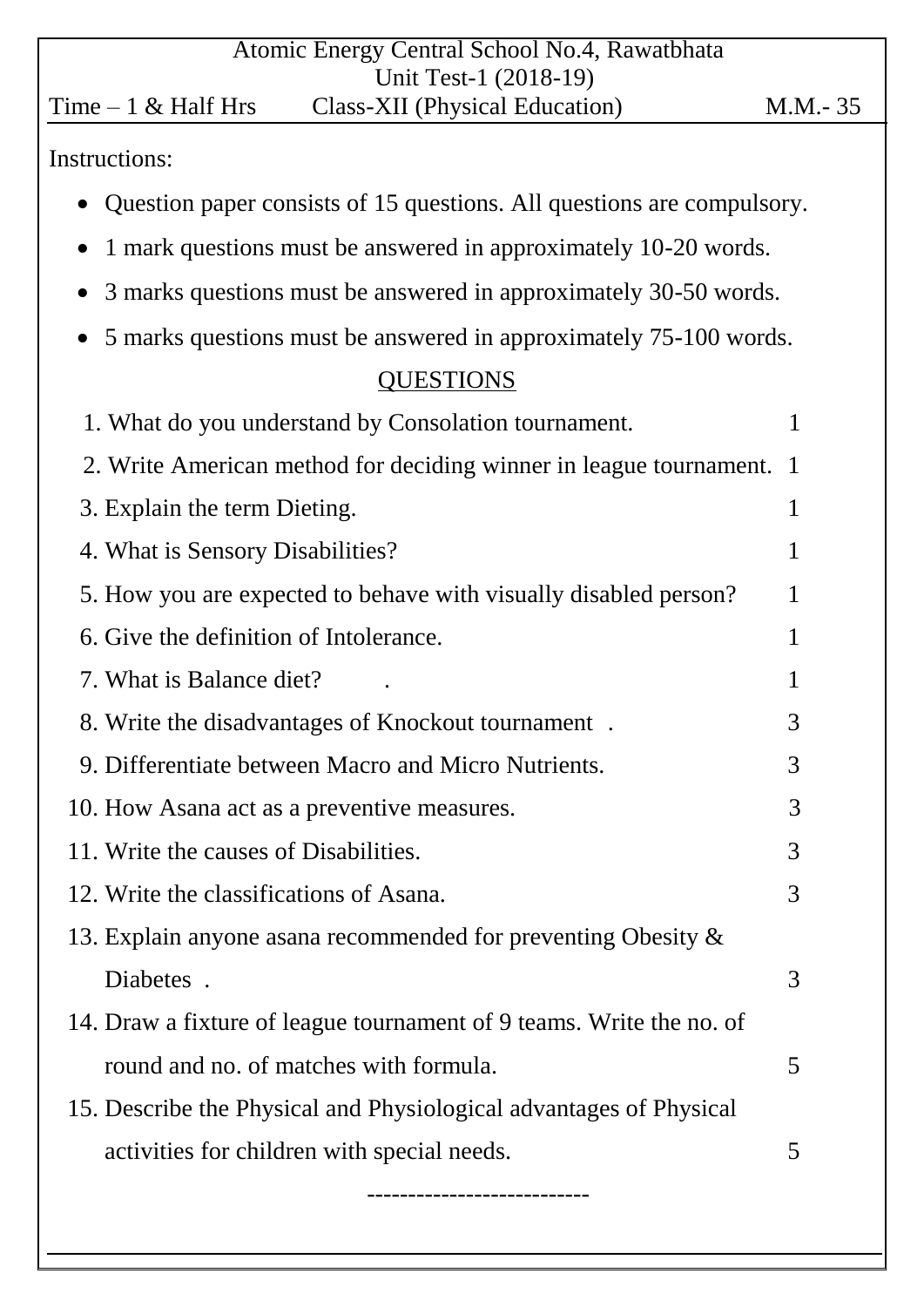|                | परमाणू ऊर्जा केन्द्रीय विद्यालय क्रमांक ४ रावतभाटा |               |
|----------------|----------------------------------------------------|---------------|
|                | प्रथम इकाई परीक्षा 2018 -19                        |               |
| समय - डेढ घंटा | कक्षा - XII (हिंदी-केन्द्रिक)                      | पूर्णांक - 50 |

प्र० 1 निम्नलिखित गद्यांश को पढ़ कर पूछे गए प्रश्नों के उत्तर लिखिए |

मृत्युंजय और संघमित्र की मित्रता पाटलिपुत्र के जन –जन में प्रसिद्ध थी | मृत्युंजय जन जन द्वारा 'धन्वंतरी' की उपाधि से विभूषित वैद्य थे और संघमित्र समस्त उपाधियों से विमुक्त 'भिक्षु'| मृत्युंजय चरक और सुश्रुत को समर्पित थे, तो संघमित्र बुध के संघ और धर्म को समर्पित थे| मृत्युंजय का जीवन की सम्पन्नता और दीर्घायुष्य में विश्वास था तो संघमित्र का जीवन के निराकरण और निर्वाण में | दोनों ही दो विपरीत तटों के समान थे,फिर भी उनके मध्य बहने वाली स्नेह- सरिता उन्हें अभिन्न बनाए रखती थी | यह आश्वर्य है, जीवन के उपासक वैद्यराज को उस निर्वाण के लोभी के बिना चैन ही नहीं था ,पर यह परम आश्वर्य था कि समस्त रोंगों को मलों की तरह त्यागने में विश्वास रखने वाला भिक्षु भी वैद्यराज के मोह में फँस कर अपने निर्वाण को कठिन से कठिनतर बना रहा था |

वैद्यराज अपनी वार्ता में संघमित्र से कहते –निर्वाण(मोक्ष) का अर्थ है- आत्मा की मृत्यु पर विजय | संघमित्र हँस कर कहते – देह द्वारा मृत्यु पर विजय पाना मोक्ष नहीं है| देह तो अपने आप में व्याधि है | तुम देह की व्याधियों को दूर करके कष्टों से छुटकारा नहीं दिलाते , बल्कि कष्टों के लिए अधिक सुयोग जुटाते हो | देह व्याधि से मुक्ति तो भगवान की शरण में है | वैद्यराज ने कहा – मैं तो देह को भगवान के समीप जीते जी बने रहने का माध्यम मानता हूँ ,पर दृष्टियों का यह विरोध उनकी मित्रता के मार्ग में कभी बाधक नहीं हूआ | दोनों अपने कोमल हास और मोहक स्वर से अपने –अपने विचारों को प्रस्तुत करते रहते |

क) भृतमुॊजम कौन थे?उनकी विचायधाया क्मा थी ? 2

ेख) जीवन के प्रति संघमित्र के दृष्टिकोण को समझाइए | 2011 - 2012 को समझाइए | 2012 को समझाइए | 2012 को समझाइए | 2

ग) देह-व्याधि के निराकरण के बारे में संघमित्र की अवधारणा के विषय में अपने विचार को प्रस्तुत कीजिए |

2

घ) लक्ष्य-भिन्नता होते हूए भी दोनों की गहन निकटता का क्या कारण था ?  $\,$   $\,$   $\,$ 

ड) ग $\frac{1}{1}$  वांश का उपयुक्त शीर्षक सुझाइए | 1

च) उऩसगाऔय प्रतमम अरग कीन्द्जए | 1

समर्पित और विभूषित |

प्र० 2 निम्नलिखित प्रश्नों के उत्तर लिखिए |  $5$ 

क) जनसंचार किसे कहते हैं?

ख) रेडियो का आविष्कार किसने किया?

ग) जनसंचार का सबसे पहला महत्त्वपूर्ण और सर्वाधिक विस्तृत माध्यम कौन सा है?

घ) एप .एभ .्की शुरुआत कफ ुई

ड) संचार अनुभवों की साझेदारी है " यह कथन किसने लिखा ?